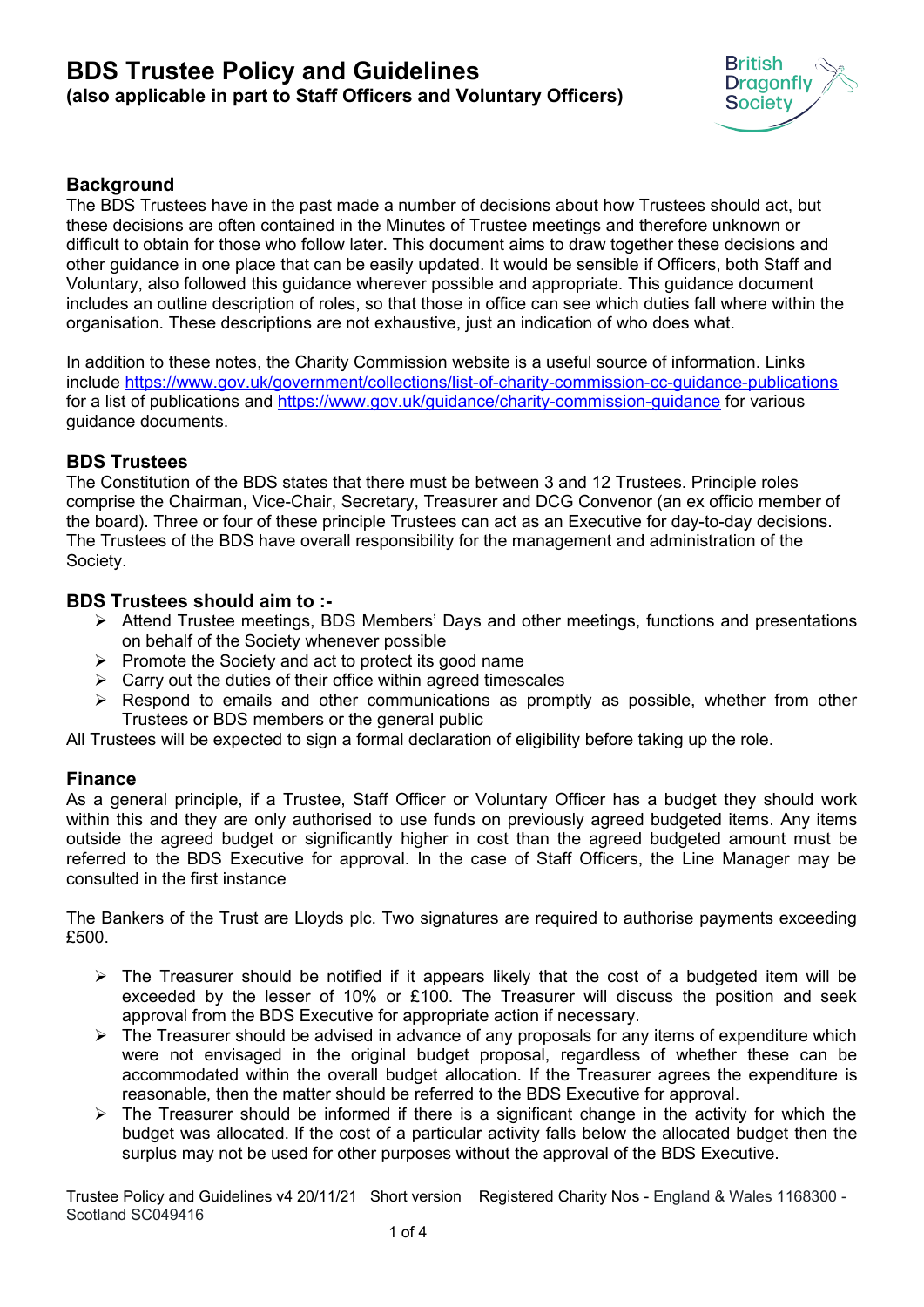- **Trustees and Officers are strongly advised to follow these guidelines and seek prior approval if in doubt, as the Society cannot guarantee that it will cover expenditure incurred outside of these guidelines.**
- $\triangleright$  The BDS has agreed to maintain a financial reserve of at least 25% of the annual general expenditure of the Society.
- $\triangleright$  Trustee travel expenses can be claimed at a maximum of 25p per mile or a maximum of 2<sup>nd</sup> class rail fare (unless first class is shown to be cheaper)
- $\triangleright$  Trustees and Officers are expected to deal promptly with any new memberships and sales; money and explanatory details for both should be sent to the Membership or Shop Officers
- $\triangleright$  Trustees and Officers are expected to deal promptly with all other financial items, including donations; these should be sent to the BDS Treasurer

### **Computer use (Trustees and Officers)**

- Maintain an active and up-to-date anti-virus system on all computers and other electronic devices
- $\triangleright$  Ensure electronic equipment and sensitive files are password protected or encrypted
- $\triangleright$  Backup important data regularly and maintain it securely
- $\triangleright$  Start all Society related emails with BDS in the subject line to allow easy filtering of relevant items
- $\triangleright$  Do not send emails without a subject line, as these are likely to be considered 'spam'

### **Other items of note**

- $\triangleright$  The Society has Trustees Indemnity Insurance (TII) (cover for £500,000)
- Local group events are covered for insurance purposes by BDS Public Liability Insurance, provided that organisers advise BDS and the event is shown on the BDS website prior to the event taking place
- $\triangleright$  Trustee meetings will if possible be timed to follow those of the DCG so that any items relating to the latter that need Trustees approval can be dealt with efficiently

# **Roles of Trustees, Staff and Voluntary Officers**

A brief summary

### **BDS Patron – Sir David Attenborough**

### **BDS President – Mike Dilger**

### **Chairman of the Board of Trustees (volunteer)**

Responsible for overseeing the day-to-day running of the Society. Chairs Trustee meetings. Leads the BDS Exec.

### **Vice-Chair**

Co-ordinate the preparation and delivery of the overall BDS strategy. Act as a member of the BDS Exec.

### **Secretary (volunteer)**

Responsible for the administration of the Society, including submissions to the Charity **Commission** 

### **Treasurer (volunteer)**

Oversees all financial matters on behalf of the BDS.

### **DCG Convenor (volunteer)**

Oversees the conservation, recording and scientific activities of the BDS.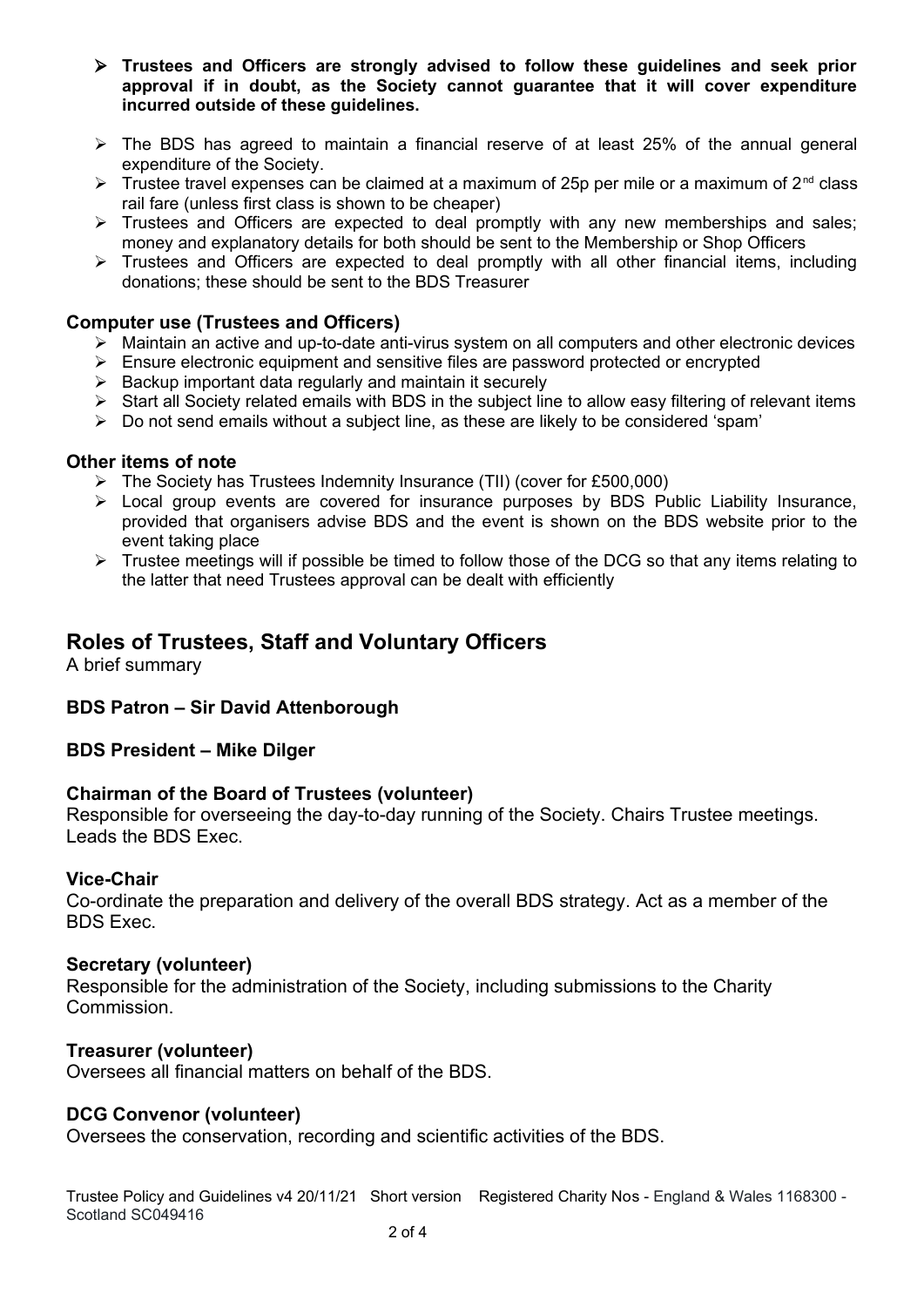## **Other Trustees (volunteers) – elected annually in rotation**

Assist in the strategy and decision making of the Society.

### **Conservation Officer (full-time paid staff)**

Responsible for conservation issues in England and Wales, also partly in Scotland in partnership with BDS Scottish Officers. Looks after Darter, the annual online recording feedback. Runs specific projects such as the White-legged Damselfly Investigation. Helps to raise media and public awareness of BDS and dragonflies.

### **Conservation Outreach Officer**

Oversees BDS publicity, including social media. Collates and edits Dragonfly News. Has responsibility for English and Welsh HotSpots. Organises BDS outreach opportunities and recruits outreach volunteers.

### **Scotland Officer Conservation (part-time paid staff)**

Works with land owners and site managers to promote the conservation and recording of dragonflies in Scotland, particularly Scotland's suite of special species.

### **Scotland Officer Projects (part-time paid staff)**

Works with land owners, site managers, community groups and individuals to raise awareness of dragonflies and improve dragonfly habitats.

### **BDS Fundraiser (part-time paid staff)**

Research suitable grants to support our BDS work, apply for grants, appeal for donations and ensure all grant reports are submitted as requested.

### **Records Officer (paid role)**

Oversees the data gathering and storage of dragonfly records. Works with the Biological Records Centre and NBN Atlas to ensure secure and accurate data storage and accessibility.

### **Webmaster (volunteer)**

Maintain and update as necessary all aspects of the BDS website in association with the BDS Conservation Officer and others

### **Membership Officer (honorarium)**

Oversees all membership matters including membership subscriptions, reminders and database. Ensures that all BDS members receive their twice-yearly mailings.

### **Librarian/Archivist (volunteer)**

Stores and maintains the BDS archive of newsletters / magazines, journals and others important papers.

### **Dragonfly News magazine Editor – currently part of Conservation Outreach role**

Collate and edit twice yearly issues of Dragonfly News.

### **Journal Editor (volunteer)**

Collate and edit twice yearly issues of the BDS Journal.

### **Field Meetings Organiser (volunteer)**

Encourage BDS members to lead events and support Field Meeting Leaders with risk assessments and guidance notes. Ensure all BDS events are publicised on the BDS website.

Trustee Policy and Guidelines v4 20/11/21 Short version Registered Charity Nos - England & Wales 1168300 - Scotland SC049416